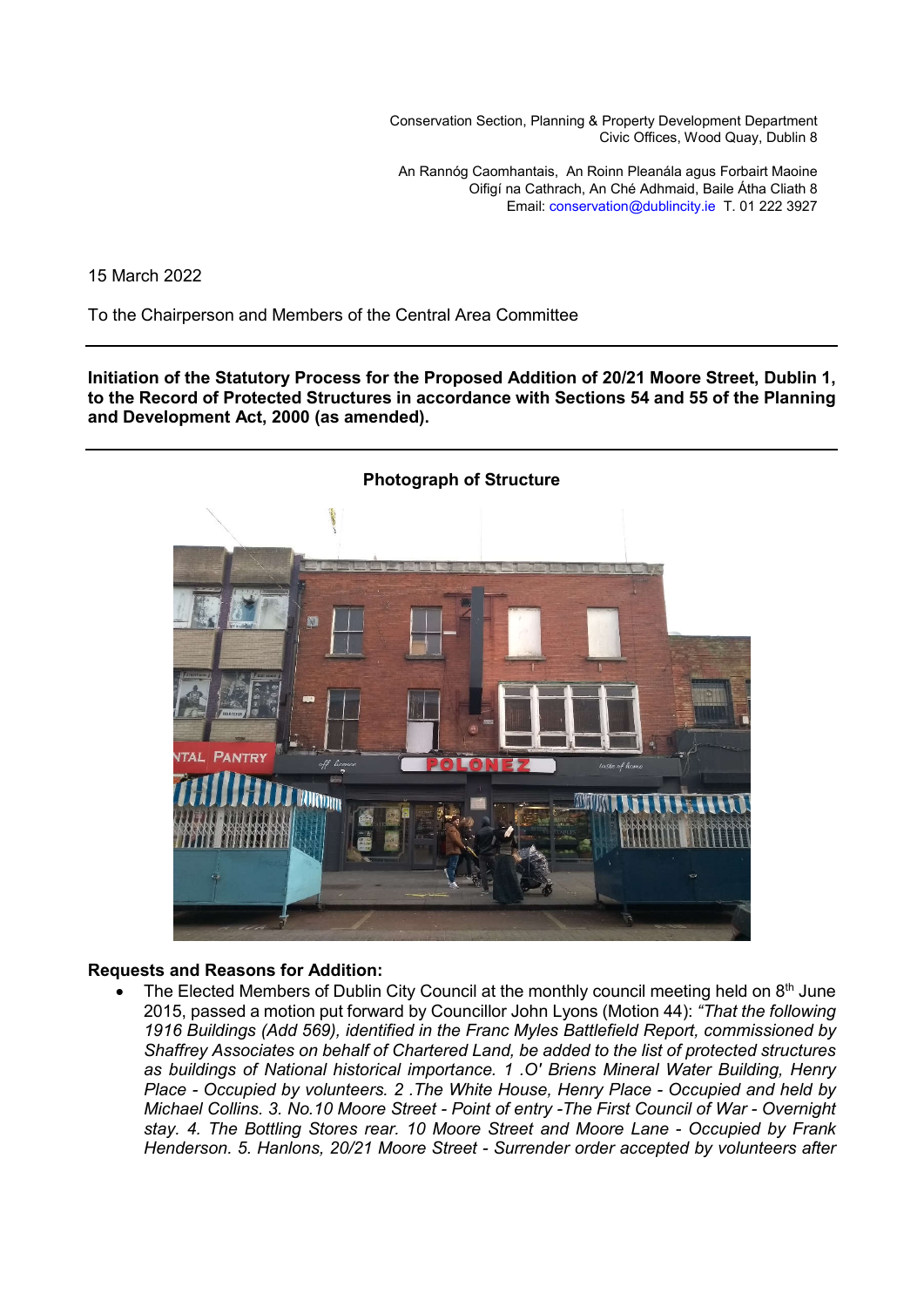*consultation with Thomas Clarke, Joseph Plunkett, Michael Collins and Sean Mac Diarmada".*

- Donna Cooney on 9 December 2015 as part of Draft Dublin Development Plan 2016-22 (Submission 2564). 'I would recommend the listing of all the houses on Moore Street from No.10 through to the last house on the terrace to keep the character of the street scape at the site of the National Monument 14-17 Moore Street' (Add700).
- Patrick Cooney: for architectural and historical reasons (Add296): *Architectural:* 19<sup>th</sup> century red brick over 20<sup>th</sup> century shop-front. Possible 18<sup>th</sup> century elements. *Historical:* Believed to be part of the Moore Street HQ Block. It is also believed that MacDiarmada, Clarke and Collins were here with the London Irish Kimmage Garrison. The backyard is where surrender was finally accepted by the garrison members.

The structures referred to in the first bullet point above have been assessed individually with a separate report for each. 20/21 Moore Street, Dublin 1, forms the subject of this report.

## **Location and Land Use Zoning:**

20/21 Moore Street is located in an area zoned Z5, the objective of which is: "To consolidate and facilitate the development of the central area, and to identify, reinforce, strengthen and protect its civic design character and dignity".



Figure 1: Site Location and Zoning Map

# **Architectural Conservation Area:**

The buildings at 20/21 Moore Street are not within an Architectural Conservation Area, but are proximate to the designated O'Connell Street ACA (2001); shown in diagonal green coloured cross hatch on Figure 1, above.

| <b>Planning Ref</b> | <b>Description of Development</b>                                                                                                                                                                                                                                      | <b>Decision</b>                        |  |
|---------------------|------------------------------------------------------------------------------------------------------------------------------------------------------------------------------------------------------------------------------------------------------------------------|----------------------------------------|--|
| 2432/95             | Rear of 20-21 Moore Street,, Dublin 1. Alterations, extensions and   Grant Permission:<br>improvements to fish processing and chill store areas.                                                                                                                       | 08/02/1996                             |  |
| 1355/98             | The Project includes two floors of car-parking below basement level<br>(capacity 720 cars); four floors of mixed Retail and Leisure uses<br>(approx. 40,000 sq.m. gross floor area) and comprising of<br>Department Stores, retail units, restaurants, bars,<br>family | <b>Grant Permission:</b><br>23/10/1998 |  |

# **Relevant Planning History:**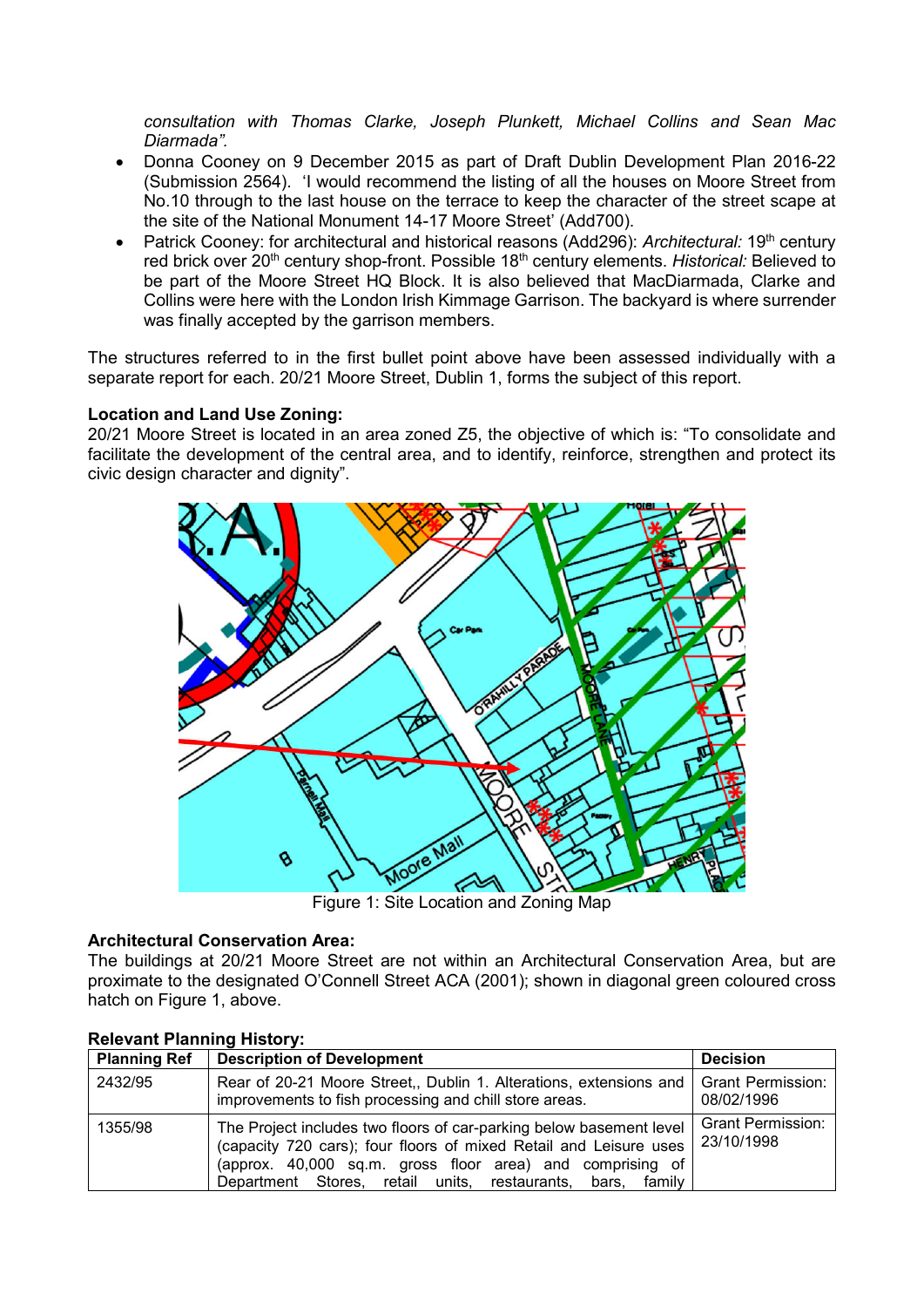| <b>Planning Ref</b> | <b>Description of Development</b>                                                                                                                                                                                                                                                                                                                                                                                                                                                                                                                                                                                                                                                                                                                                                                                                                                                                                                                                                                                                                                                                                                                                                                                                                                                                                                                                                                                                                                                                                                                                                                                     | <b>Decision</b>                                                                        |
|---------------------|-----------------------------------------------------------------------------------------------------------------------------------------------------------------------------------------------------------------------------------------------------------------------------------------------------------------------------------------------------------------------------------------------------------------------------------------------------------------------------------------------------------------------------------------------------------------------------------------------------------------------------------------------------------------------------------------------------------------------------------------------------------------------------------------------------------------------------------------------------------------------------------------------------------------------------------------------------------------------------------------------------------------------------------------------------------------------------------------------------------------------------------------------------------------------------------------------------------------------------------------------------------------------------------------------------------------------------------------------------------------------------------------------------------------------------------------------------------------------------------------------------------------------------------------------------------------------------------------------------------------------|----------------------------------------------------------------------------------------|
|                     | entertainment centre and tourist information. Also, on the upper level<br>there are 15 multi- purpose auditoriums for cinema, conference and<br>theatre uses. There is also a 61 bedroom hotel with associated<br>function rooms at 46/49 Upper O'Connell Street which is presently<br>occupied by Fingal County Council. The proposal involves building<br>under, on and over part of Moore Lane. The listed facades of Nos.<br>57, 58 and Nos.52/54 Upper O'Connell Street are being retained as<br>part of the development.                                                                                                                                                                                                                                                                                                                                                                                                                                                                                                                                                                                                                                                                                                                                                                                                                                                                                                                                                                                                                                                                                        |                                                                                        |
| 2479/08             | <b>Description has been abbreviated</b>                                                                                                                                                                                                                                                                                                                                                                                                                                                                                                                                                                                                                                                                                                                                                                                                                                                                                                                                                                                                                                                                                                                                                                                                                                                                                                                                                                                                                                                                                                                                                                               | <b>Grant Permission</b>                                                                |
|                     | 7 year permission for development at an overall site of c 2.17<br>hectares, at nos 40-41, 42 (a protected structure), 43 (a protected<br>structure), 44 (a protected structure), 45-51, 52-54 (protected<br>structures), 55-56, 57 (a protected structure), 58 (a protected<br>structure), 59, 60 (a protected structure) and 61 (a protected<br>structure) and 60a (otherwise 5 Henry Place) O'Connell Street<br>Upper, Nos 37-41a Henry Street, nos 1-13, 14-17 (protected<br>structures and a national monument) and 18-25 Moore Street, nos<br>71 and 71a Parnell Street, nos 1-8 O'Rahilly Parade, nos 1-15 Moore<br>Lane, Nos 4-13 (including 3 Moore Lane) and 15-18 Henry Place,<br>nos 6-8 at the junction of Henry Place and Moore Lane and including<br>Clarkes Court off Moore Street, Moore Place off Henry Place,<br>Murphys Court off Moore Lane, part of Moore Lane from the junction<br>of Henry Place and Moore Lane to the junction of Moore Lane and<br>O'Rahilly Parade and part of Henry Place from the junction of Moore<br>Street and Henry Place to the rear of no. 61 O'Connell Street Upper<br>(a protected structure), Dublin 1. The site consists of the majority of<br>a city block bounded by Parnell Street, Moore Lane, O'Rahilly<br>Parade, Moore Street, Henry Street, Henry Place and O'Connell<br>Street Upper, but for the avoidance of doubt excludes nos 70 & 72-<br>75 Parnell St, Nos 37-39 & 62-69 O'Connell St Upper, Nos 31-36<br>Henry St & Nos 1-3 Henry Place, Dublin 1.<br>Note: permission granted for demolition of 20/21 Moore Street under<br>Reg. Ref: 2479/08. | on appeal per<br>PL29N.232347:<br>24/03/2010                                           |
| 2479/08X1           | As above - Extension of Duration of Planning Permission granted per<br>PL29N.232347.                                                                                                                                                                                                                                                                                                                                                                                                                                                                                                                                                                                                                                                                                                                                                                                                                                                                                                                                                                                                                                                                                                                                                                                                                                                                                                                                                                                                                                                                                                                                  | Extension of<br>Duration granted:<br>21/07/2016                                        |
| 3951/17             | Change of use for part of previously approved retail unit from retail to<br>retail and off-licence sales area.                                                                                                                                                                                                                                                                                                                                                                                                                                                                                                                                                                                                                                                                                                                                                                                                                                                                                                                                                                                                                                                                                                                                                                                                                                                                                                                                                                                                                                                                                                        | Grant Permission:<br>07/02/2018                                                        |
| 2862/21             | <b>Description has been abbreviated</b><br>PROTECTED STRUCTURE: Dublin Central GP Limited intends to<br>apply for Permission for a period of 7 years at a site, 'Dublin Central<br>- Site 4', (c. 0.3 Ha) at Nos. 10 - 13 and Nos. 18 - 21 Moore Street,<br>No. 5A Moore Lane (also known as Nos. 15 - 16 Henry Place), Nos.<br>6 - 7 and Nos. 10 - 12 Moore Lane and Nos. 17 - 18 Henry Place<br>(also known as Nos. 4 - 5 Moore Lane), Dublin 1. Also, the site<br>includes the rear of Nos. 50 - 51 and Nos. 52 - 54 Upper O'Connell<br>Street, No. 13 Moore Lane, No. 14 Moore Lane (otherwise known as<br>Nos. 1 - 3 O'Rahilly Parade and Nos. 14 - 15 Moore Lane or Nos. 1 -<br>8 O'Rahilly Parade and Nos. 14 - 15 Moore Lane), Dublin 1 and<br>otherwise generally bounded by No. 22 Moore Street and No. 13<br>Moore Lane to the north, Moore Lane to the east, Moore Street to the<br>west and Henry Place to the south. Nos. 14 - 17 Moore Street<br>(National Monument / Protected Structures) is bounded north and<br>south by the proposed development. The proposed development<br>comprises a mixed-use scheme (c. 3,290 sq. m gross floor area) in<br>2no. parts located north and south of the Nos. 14 - 17 Moore Street<br>(a National Monument / Protected Structures) ranging in height from<br>1 - 3 storeys including retained independent single storey basements                                                                                                                                                                                                                             | Decision to Grant<br>Permission<br>12/01/2022; now<br>on appeal to An<br>Bord Pleanála |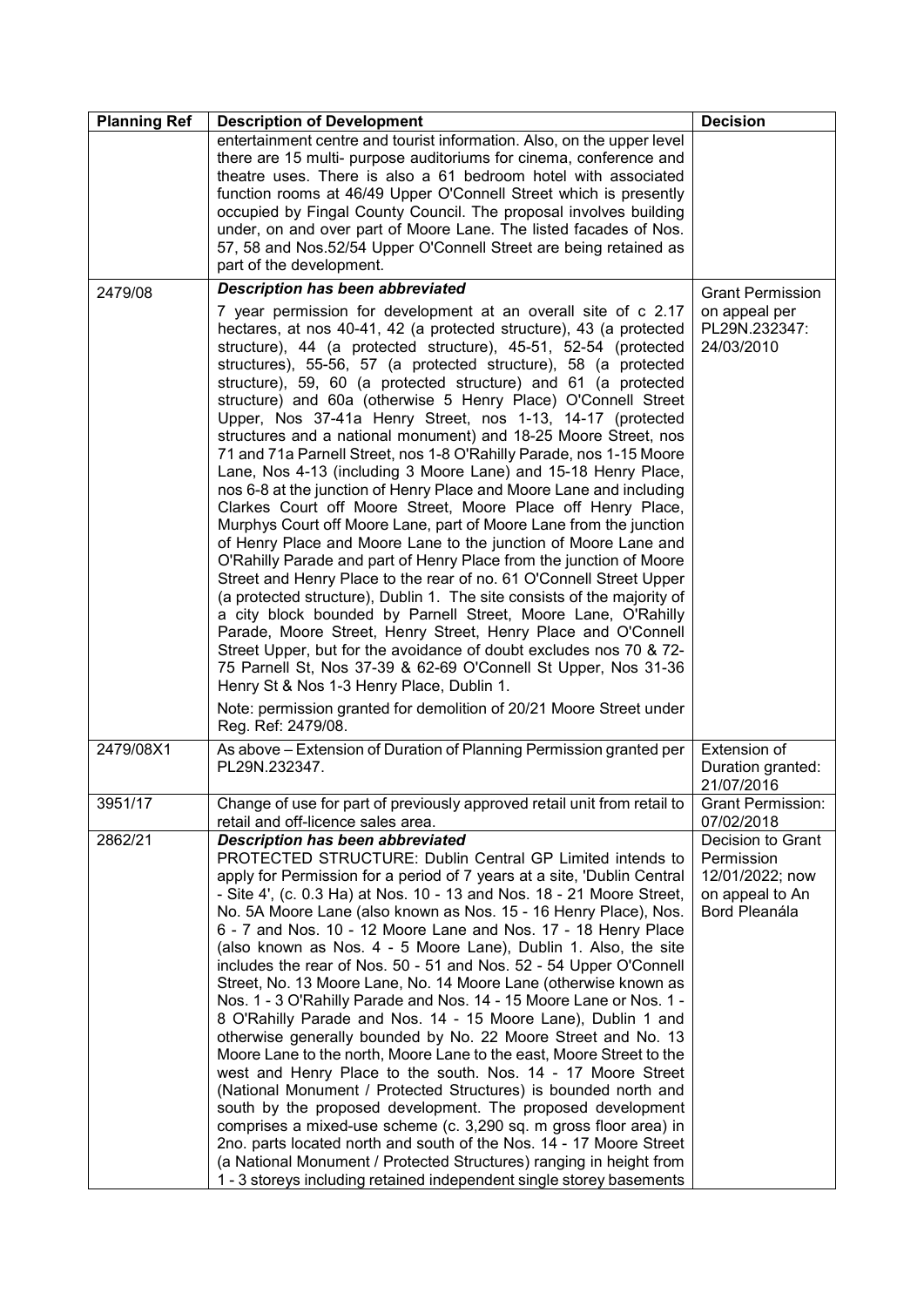| <b>Planning Ref</b> | <b>Description of Development</b>                                                                                                                                                                                                                                                                                                                                                                                                                                                                                                                                                                                                                                                                                                                                                                                                                                                                                                                                                                                                                                                                                                                                                                                                                                                                                                  | <b>Decision</b> |
|---------------------|------------------------------------------------------------------------------------------------------------------------------------------------------------------------------------------------------------------------------------------------------------------------------------------------------------------------------------------------------------------------------------------------------------------------------------------------------------------------------------------------------------------------------------------------------------------------------------------------------------------------------------------------------------------------------------------------------------------------------------------------------------------------------------------------------------------------------------------------------------------------------------------------------------------------------------------------------------------------------------------------------------------------------------------------------------------------------------------------------------------------------------------------------------------------------------------------------------------------------------------------------------------------------------------------------------------------------------|-----------------|
|                     | comprising 15no. apartment units (c. 1,454 sq. m gfa), café /<br>restaurant use (c. 864 sq. m gfa), retail use (c. 617 sq. m gfa), cultural<br>use (c. 60 sq. m gfa) and office use (c. 295 sq. m gfa). The proposed<br>development to the north of Nos. 14 - 17 Moore Street consists of: -<br>Nos. 20 - 21 Moore Street are refurbished and adapted to provide<br>1no. café / restaurant / licenced premises with takeaway / collection<br>facility (c. 80 sq. m in total) at ground floor addressing both Moore<br>Street and proposed new public plaza to the rear and 1no. 1-bed<br>apartment and 1no. 2 bed apartment located at 1st and 2nd floor level<br>- 4no. in total (cycle and bin storage at ground floor level). No terraces<br>or balconies are proposed to the residential units; Provision of a new<br>2 storey extension at the side of No. 17 Moore Street (National<br>Monument / Protected Structure) to act as an extension for ancillary<br>use to the National Monument - a cultural facility (c. 60 sq. m gfa);<br>Provision of an archway between the gable of No. 20 Moore Street<br>and the new 2 storey extension to No. 17 Moore Street (National<br>Monument / Protected Structure) to form an entrance to a new public<br>plaza off Moore Street; Provision of a 2 storey building with profiled |                 |
|                     | roof consisting 1no. licenced restaurant / café unit with takeaway /<br>collection facility (c. 250 sq. m gfa) etc.                                                                                                                                                                                                                                                                                                                                                                                                                                                                                                                                                                                                                                                                                                                                                                                                                                                                                                                                                                                                                                                                                                                                                                                                                |                 |
|                     | Note: The proposed development includes the retention of 20/21<br>Moore Street, with internal and external modifications; as per the<br>decision of the City Council to grant permission, including condition<br>17. (a-d) & (e) i & vi. The decision is on appeal to An Bord Pleanála.                                                                                                                                                                                                                                                                                                                                                                                                                                                                                                                                                                                                                                                                                                                                                                                                                                                                                                                                                                                                                                            |                 |

## **Recent Enforcement History:**

E0820/21: 20-21 Moore Street, D1, re: internal and external works.

#### **Description:**

This description is based on an internal and external inspection by the Conservation Section on the 5<sup>th</sup> August 2021, consideration of research and documentation available, together with the architectural heritage documents submitted as part of planning application Reg. Ref: 2861/21.

#### Exterior

20/21 Moore Street comprises a pair of former two-bay, three-storey terraced buildings, originally constructed in the mid to late 18<sup>th</sup> century. Currently occupied to ground floor with vacant upper floors (Figs. 3, 5 and 6).

The buildings now comprise a four-bay, three-storey over potential basement terraced commercial building. Early roof form to both structures running perpendicular to street with hipped sections to front and rear. Red brick chimneystack to south to No. 21 and rendered chimneystack to No. 20. Granite coping to parapet over rendered eaves course with raised rendered panels. Front façade was refaced in the late 19<sup>th</sup>/early20th century and is comprised of red brick laid in Flemish bond with later cementitious weather struck pointing. Square-headed window openings. Later enlarged window opening to first floor of No. 20 with blocked up/blind windows to second floor. Two over-two timber sash windows to No. 21, dating to circa 1900. Granite sills to window openings. Modern shopfront to ground floor. Cast-iron rainwater goods.

Rear elevation comprises buff brick laid in English garden wall bond. Brick parapet to No. 20. Castaluminium rainwater good to No. 21. Square-headed window openings with two-over-two timber sash windows, granite sills and cast-iron security bars.

Later industrial buildings to rear site (No. 12 Moore Lane) comprising three-storey industrial building with a corrugated pitched roof and concrete rendered walls. Single modern timber door to Moore Lane.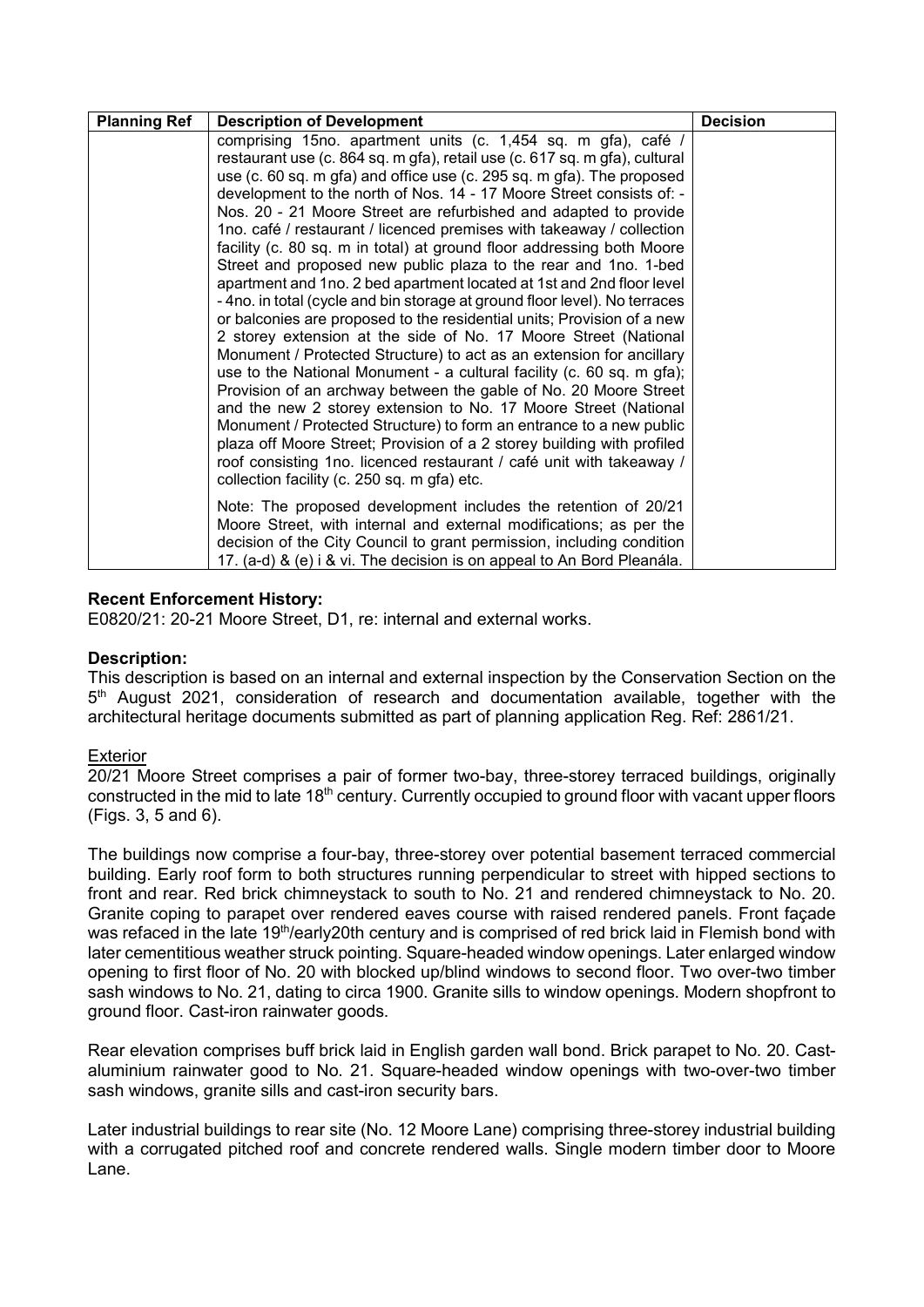#### Interior

Molloy and Associates state that the *shell of No. 21 is early 18th century, retaining some corner chimneybreasts and party walls made of early handmade brick. No. 20 is slightly later in origin. The structure to the rear at No. 12 Moore Lane dates from the 1960's, comprises a two-storey concrete framed structure…. Access to the upper floors of Nos. 20 and 21 is provided across the roof of this structure* (Molloy & Associates, Feb 2021, 9)*.* This description was confirmed by the Conservation Section during its site inspection on the  $5<sup>th</sup>$  of August 2021.

The ground floor comprises a large modern retail space. Surviving 18<sup>th</sup> century features were identified to the upper floors of number 21 including corner fireplaces and a dog leg, open string staircase with continuous handrail (Fig. 5). Some historic timber sash windows survive to both 20 and 21 Moore Street.

## **Historical Background:**

Moore Street was laid out in the early 18th century as part of the Drogheda Estate. *'The Moores (Earls of Drogheda) and in particular - the third Earl of Drogheda developed the first major east west route in the new north city, Henry Street, which was complemented by Drogheda Street which ran on a north-south axis immediately to the east. Moore Street was laid out parallel to Drogheda Street, these two streets both ran into Great Britain Street to the north, an old route to Malahide and Howth'* (O'Connell Street ACA, 2001, 9).

Nos. 20/21 Moore Street do not appear on Rocque's 1756 Map but do on his 1773 map: *An Accurate Survey of the City and Suburbs of Dublin by Mr John Rocque with Additions and Improvements by Mr. Bernard Scale'* (Fig. 8). The street is shown as developed with No. 20 and 21 in place. No. 20 displays a closet return typical of the 18<sup>th</sup> century while No. 21 has none. Stable structures are shown to the rear of No. 20 delinterated by the black hatched buildings to the rear.

*The buildings at 20 and 21 Moore Street were occupied as separate retail units until the beginning of the 20th century. No 20 became a fishmongers shop run by the Hanlon family in the late 1870s*  and in about 1903 the family acquired the adjacent building at no 21 (Molloy & Associates 2021, 2).

Despite a history of alterations, No. 20/21 Moore Street still retains evidence of an 18<sup>th</sup> century roof form reflecting the street's 18<sup>th</sup> century origins (Fig. 7). No. 21 retains corner fireplaces to upper floors (Fig. 5) and an early staircase (Fig. 6).

Situated in the commercial heart of Dublin, Moore Street has always been a vibrant trading street and this continues today. In the late  $19<sup>th</sup>$  century/early  $20<sup>th</sup>$  century Moore Street was densely occupied with small shops and stalls in contrast with the grander establishments on Sackville Street and Henry Street (Shaffrey Associates, 2005, 3). Thoms Directory in 1916 lists 20/21 Moore Street as being occupied by Hanlon, M. and P. Fishmongers and ice merchants.

# *1916 Historical Association*

Following the Easter Rising in 1916, the street, due to its proximity to the GPO, was occupied by retreating rebel forces and bore witness to the urban conflict of Easter 1916. Moore Street, Henry Place and Moore Lane were key thoroughfares associated with the 1916 Rising featuring significantly in witness statements and other contemporary documentation. Sixteen houses along the street, namely 10-25 Moore Street, were occupied by the rebel forces on the night and morning of the 28<sup>th</sup> and 29<sup>th</sup> of April 1916. No. 16 Moore Street, was the last headquarters of the Provisional Government, where the decision to surrender was made.

A number of the combatants had vivid memories of spending the night in O'Hanlon's fish shop in particular (Nos. 20-21) (*ibid.* 10). These memories were recorded by the 'Bureau of Military History Witness Statements'. Statements for Nos. 20-21, O'Hanlon's Fishmongers include Eamonn (Ned) Bulfin II, Feargus de Burca III, Seán McLoughlin, Liam Tannam and Oscar Traynor (Shaffrey's 2005). See below for detailed accounts.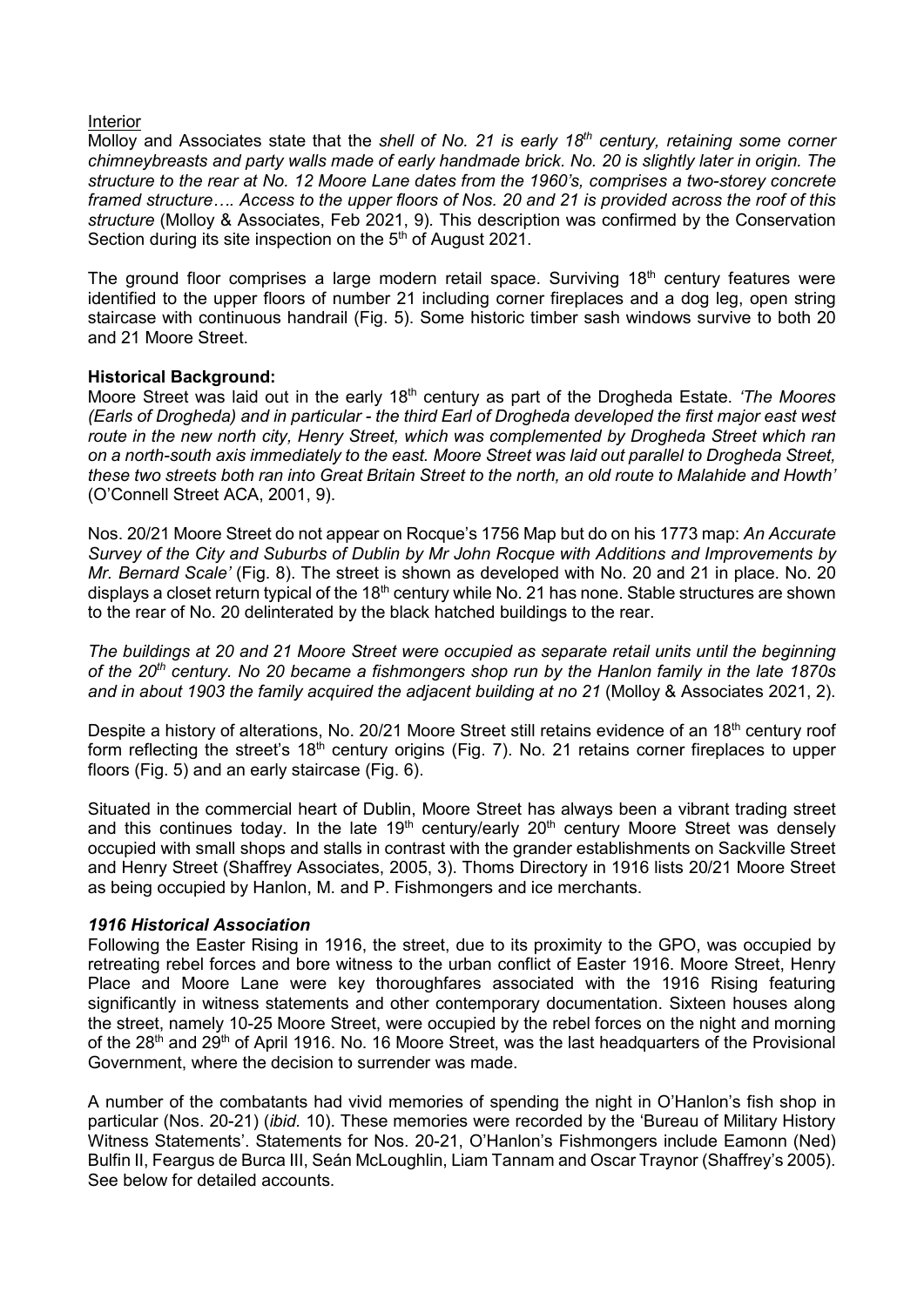- *Eamonn Bulfin: II "The walls were quite thin, and there was no bother breaking them. We reached as far as Price's [22 & 23], or O'Hanlon's [20-21] which was a fish shop. I remember the smells there. We spent Friday night barricading all the houses that we occupied by throwing down all the furniture from the rooms - clearing all the rooms - down the stairways into the bottom halls, blocking up the doorways".*
- *Liam Tannam: VII "When we got as far as Hanlon's Fish Shop I saw a number of our wounded lying about. They were quite cheerful although in some cases they were wounded through the lungs. There was one British soldier there, shot through the thigh, and he was moaning and groaning".*
- *Oscar Traynor: IV "Some time around this period I was sent for and asked to report to Commandant Pearse in Hanlon's fish shop in Moore St.; this was one of the buildings through which we had passed on our way up the street…It was from this building that Pearse eventually left to arrange the surrender. This was some time early on Saturday morning".*

References to breaking through the walls of buildings along Moore Street during the evacuation feature heavily in many of the witness statements. *According to Joe Good, the idea came from one of the young women sheltering in Cogan's (Good, 57). The technique of burrowing through walls had already been utilised by Republican detachments to the rear of the GPO and in positions on the far side of Sackville Street and had been recommended as a tactic by Connolly. Progress through the brick walls, in many cases a single stretcher thick, would have been rapid, although it appears only a single large crowbar was available (with one reference to there being a pick used in addition)*  (Shaffrey & Myles 2012, 54)*.* 

Opening up works and investigations carried out in 2012 by Franc Myles and Shaffrey Associates at 20/21 Moore Street did not reveal any evidence of blocked up openings. The report does state however that either *the connections between the buildings already existed in 1916 thus making movement between the two building easy or an opening was made where one of the door openings is now positioned* (2012, 14). This view is supported by the research carried out on the buildings by Dooley and Hall and Molloy Associates. Dooley and Hall state that *Nos. 20 and 21 have operated as a single unit with interconnectivity between them since the turn of the 20th century, and in 1916 there was no need for the Irish Volunteers to tunnel between the two* (Dooley & Hall, 2019, 19)*.*

#### **References:**

Casey, C. (2005) *The Buildings of Ireland, Dublin.* Yale University Press.

- Dooley, Terence & Hall, Donal Report (2019) Historical survey of the provenance of 10-25 Moore Street, Dublin c. 1901-1970. Report carried out for the Moore Street Advisory Group. https://www.gov.ie/pdf/?file=https://assets.gov.ie/86217/815e932a-af22-434f-861a-086ecd1bd673.pdf#page=null
- DHLGH (2011). *Architectural Heritage Protection Guidelines for Planning Authorities*. Published by the Stationary Office, Dublin. https://www.buildingsofireland.ie/app/uploads/2019/10/Architectural-Heritage-Protection-Guidelines-for-Planning-Authorities-2011.pdf

Dublin City Council (2001). *O'Connell Street Architectural Conservation Area.* Report by Dublin City Council.

- Molloy & Associates Conservation Architects (February 2021). Dublin Central Masterplan Area Conservation Plan. Report submitted with Planning Reference 2862/21.
- Shaffrey Associates & Montague, J. (Nov 2005) *Architectural & Historical Assessment, No. 16 Moore Street, Dublin 1.* Unpublished Report for Dublin City Council.
- Shaffrey Associates Architects & Franc Myles, Archaeology& Built Heritage (06 February 2012). *Application for Ministerial Consent to carry out Works at 14 – 17 Moore Street, Dublin 1, a National Monument*. Unpublished Report submitted to Department of Arts, Heritage and Gaeltacht in response to a Request for Additional Information; incl. the Battlefield Archaeological Assessment for Moore Street & Environs by Franc Myles.

## **NIAH Significance/Rating:**

The NIAH uses eight categories of special interest (architectural, historical, archaeological, artistic, cultural, scientific, technical & social) and identifies five categories of rating in seeking to rank buildings. The NIAH rating values are International, National, Regional, Local and Record Only (I, N,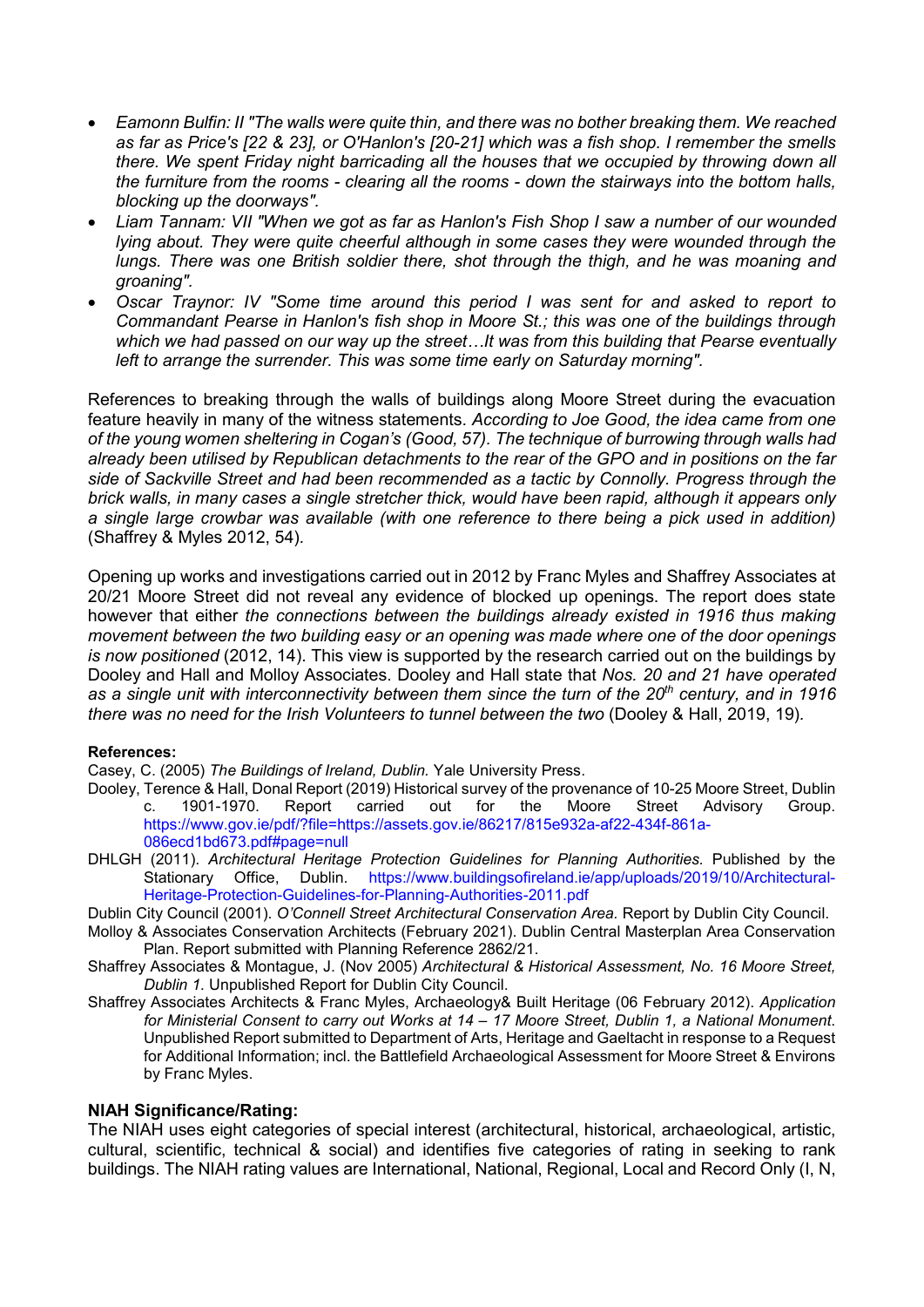R, L, O). Structures which are considered of International, National, and Regional significance are deemed worthy of inclusion on the RPS.

The National Inventory of Architectural Heritage (NIAH) survey has been carried out for the area under Stage 1 of the Dublin Survey. 20/21 Moore Street was surveyed, but not recorded.

## **Assessment of Special Interest under the Planning and Development Act 2000:**

The Conservation Section considers 20/21 Moore Street, Dublin 1, to be of architectural, historical, cultural and social interest, as follows:

## ARCHITECTURAL:

Number 20-21 is part of a terrace of multi-period buildings on the eastern side of Moore Street. Externally it presents as a modest commercial building, however, it was re-faced in the late 19<sup>th</sup>/early  $20<sup>th</sup>$ , which disguises earlier 18<sup>th</sup> century buildings. Despite a history of alterations it still retains evidence of an 18<sup>th</sup> century roof form reflecting the street's 18<sup>th</sup> century origins. No. 21 retains corner fireplaces to upper floors and an early staircase. As an early surviving house in an area largely lost during the Rising, this example is of particular importance. Furthermore, the buildings are considered to contribute positively to the setting of the National Monument at No. 14-17 Moore Street.

## **HISTORICAL**

The buildings were occupied by retreating rebel forces in 1916. No. 20/21 Moore Street formed part of the Moore Street HQ Block (10-25 Moore Street) which was occupied by the retreating rebel forces on the night and morning of the 28<sup>th</sup> and 29<sup>th</sup> of April 1916. It is considered to be of significant historic interest due to its association with the final days of the Easter Rising and is referred to a number of times in the accounts of the former combatants who remember spending the night there.

## **CULTURAL**

The structure's link to the 1916 Rising and the references to it in witness statements from the Volunteers involved, has acquired cultural significance in the intervening century. The *Architectural Heritage Protection Guidelines for Planning Authorities* state that special interest can be assigned to '*…more modest works of the past that have acquired cultural significance with the passing of time.' (*2011, 28). The 1916 Rising was a seminal event in Irish history that has understandably taken on cultural importance, and this, naturally, includes surviving elements of our architectural heritage that played a role in the events of that week.

# **SOCIAL**

20/21 Moore Street is considered to be of social significance owing to its association with the Easter Rising evacuation route and the Moore Street HQ block. The building has significant interest as it was one of the last lines of refuge of the Irish Volunteers. The *Architectural Heritage Protection Guidelines for Planning Authorities* state that t*he characteristic of special social interest embraces those qualities for which a structure, a complex or an area has become a focus of ... political, symbolic or other sentiment to any group of people. A community may have an attachment to a place because it is an essential reference point for that community's identity, whether as a meeting place or a place of tradition, ritual or ceremony… This category of special interest may sometimes not be directly related to the physical fabric of a particular structure or structures and may survive physical alteration* (2011, 30). The 1916 Easter Rising was a defining moment in Ireland's struggle for independence.

20/21 Moore Street, Dublin 1, would be considered of 'National' significance, on the basis of the NIAH significance/ratings above.

#### **Conclusion:**

The Conservation Section concludes that the structures comprising 20/21 Moore Street, Dublin 1, merit inclusion on the Record of Protected Structures.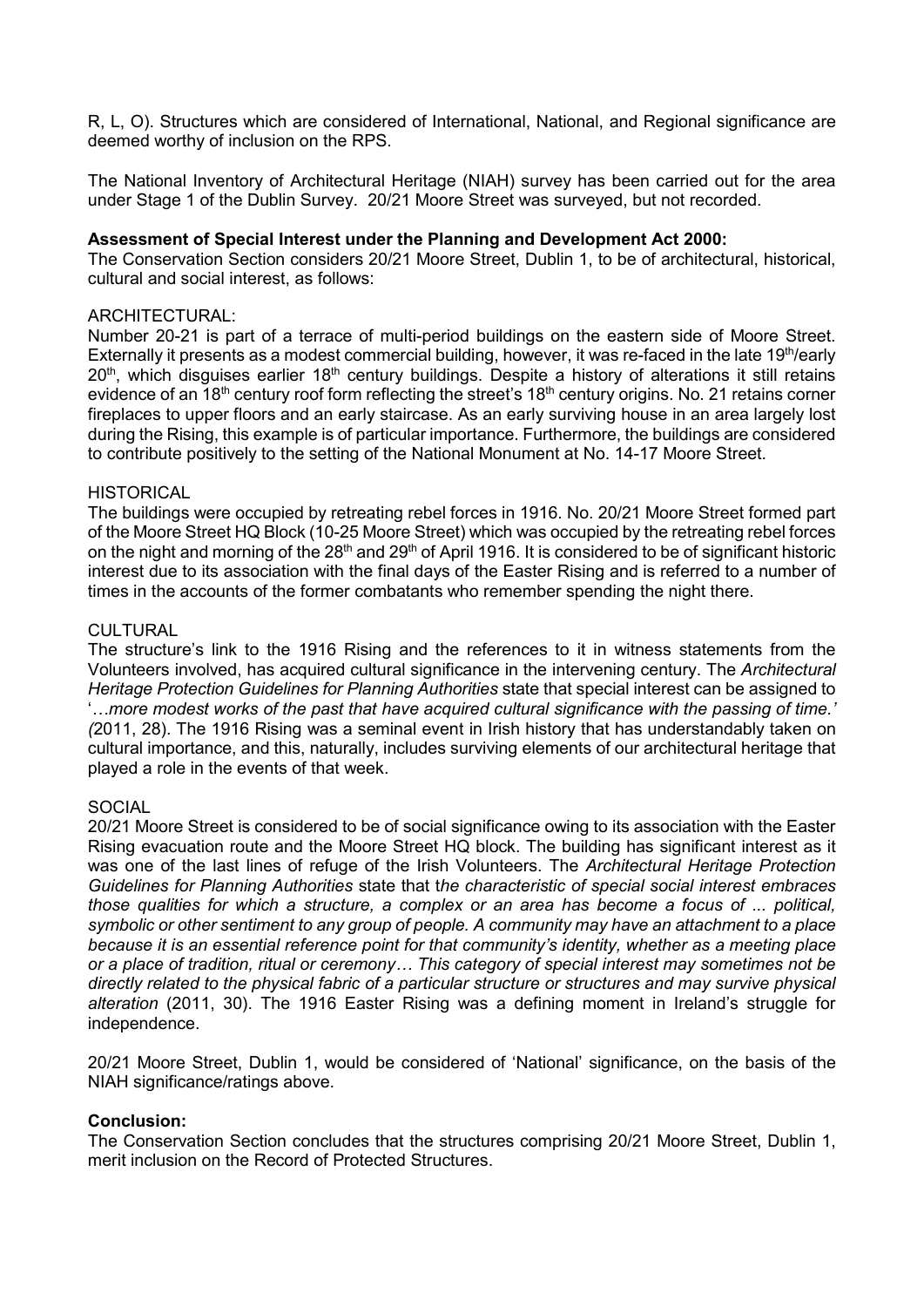The extent of the proposed Protected Structure status and curtilage is outlined in Fig. 2 of this document (below).

It is now proposed to initiate the statutory process for the proposed addition of this structure to the Record of Protected Structures. This includes undertaking a statutory public consultation process in accordance with Section 55 of the Act. Following the statutory consultation process, a further report will be prepared taking any submissions and observations received into consideration, with a recommendation to the City Council to proceed or not with the proposed addition, or with a recommendation including amendments to the proposed addition.

#### **Recommendation:**

It is recommended that the statutory process to initiate the proposed addition of 20/21 Moore Street, Dublin 1, to the Record of Protected Structures, in accordance with Sections 54 and 55 of the Planning and Development Act, 2000 (as amended), be noted.

| Recommendation               |                                |  |  |  |
|------------------------------|--------------------------------|--|--|--|
| <b>Address</b>               | Description (to appear on RPS) |  |  |  |
| 20/21 Moore Street, Dublin 1 | <b>Commercial Premises</b>     |  |  |  |

\_\_\_\_\_\_\_\_\_\_\_\_\_\_\_ \_\_\_\_\_\_\_\_\_\_\_\_\_\_\_\_

 $\sqrt{2}$ 

15/03/2022

Paraic Fallon Senior Planner Date Communication of the Communication of the Date Date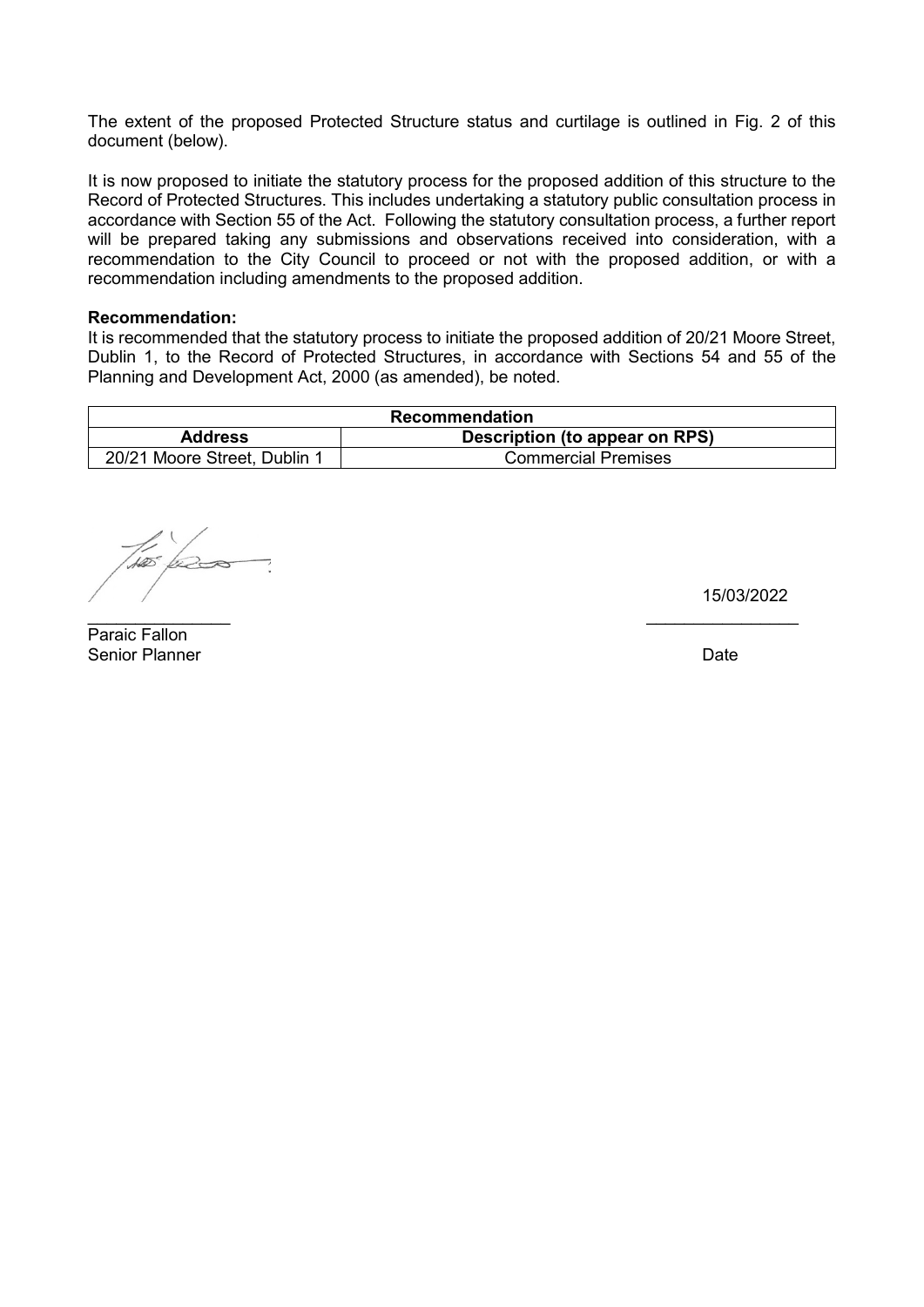# **Extent of Protected Structure Status**

The extent of protected structure status & curtilage is shown on the map below in red.



# **Photographs**